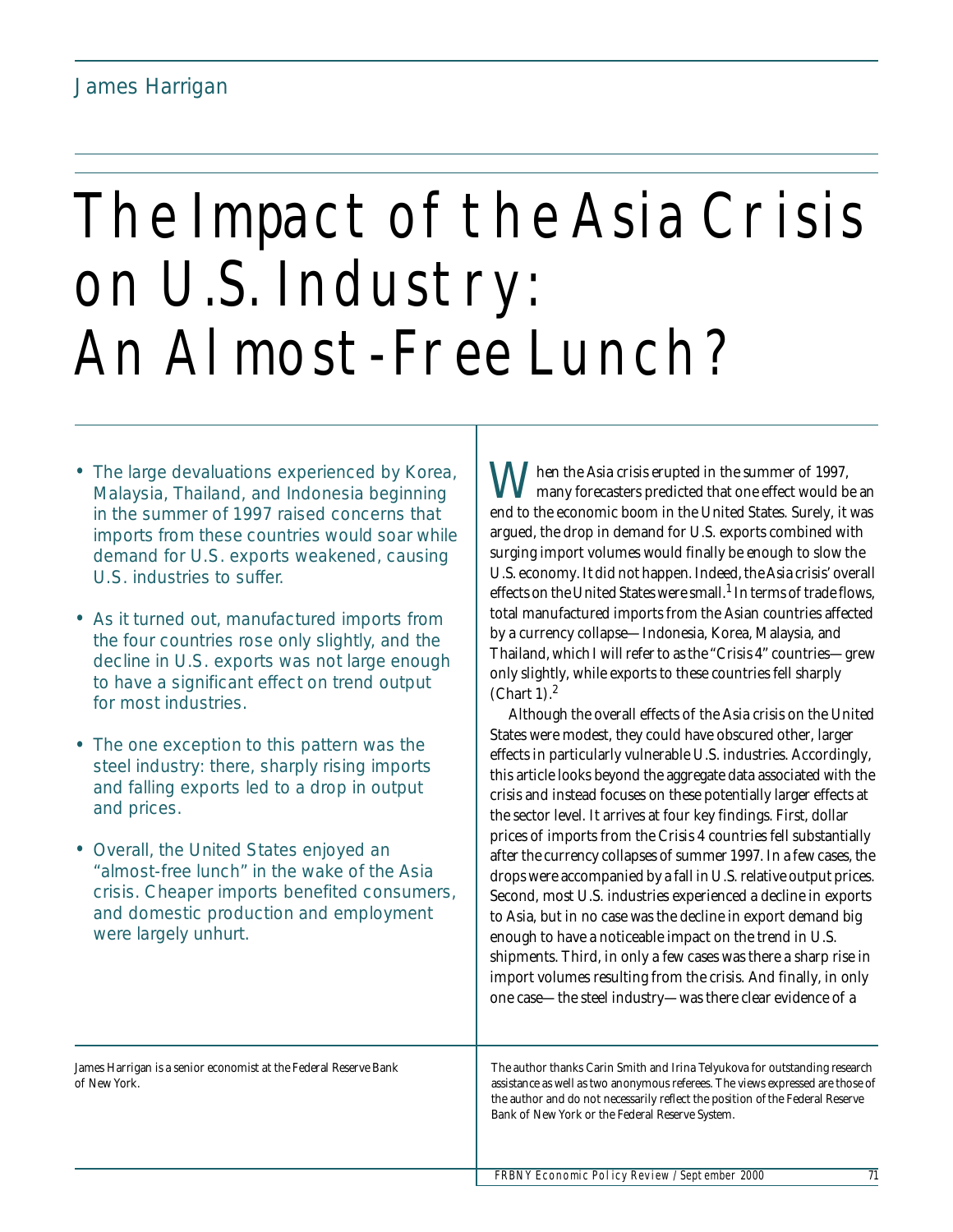#### Chart 1 Total U.S. Manufacturing Trade with the Crisis 4 Countries





pattern of rising imports, falling exports, and an associated drop in domestic prices and employment.

These findings suggest, for the most part, that imports from Asia do not compete directly with U.S. production. Therefore, an appreciation in the dollar with respect to Asian currencies leads to gains in consumption with little or no domestic pain. (For example, consumer videocassette recorders are not produced in the United States, so a fall in their price benefits consumers without pressuring U.S. producers.) This consumption feast amounts to an almost-free lunch.

# Analytical Framework

The basic supply-and-demand framework is adequate for presenting a discussion of the sectoral impact of the Asia crisis. In such a framework, the analysis looks at prices and quantities for one industry or firm at a time, holding all other prices (including wage costs and the prices of competing goods) constant. From the point of view of U.S. industry, the crisis represents a drop in demand for two reasons. First, demand by Asians for U.S. imports decreases due to the recessions in Asia and the higher Asian currency prices of U.S. imports after the devaluations of the Asian currencies. Second, demand by Americans for U.S.-produced goods falls because the dollar price of Asian goods, which are substitutes for U.S.-produced goods, also falls. This means that if we hold other factors that

affect demand and cost constant, we should expect to see a drop in U.S. shipments and in U.S. prices (Exhibit 1). The fall in domestic output and prices is a measure of the crisis' impact on U.S. industry.

However, there are problems with applying this framework to the events of the last three years. The most obvious one is that, for whatever reason, domestic aggregate demand in the United States has continued to grow briskly in the wake of the Asia crisis. (Indeed, as van Wincoop and Yi [2000] observe, the growth in domestic demand may in part be an endogenous response to the crisis.) The growth in domestic aggregate demand may have offset, or even reversed, the decline in industry demand caused by the crisis. It is important to keep this caveat in mind as we look at the data.

Although I do not focus on the effects of the crisis on Asian exporters, it is helpful to clarify the empirical results to consider the effects of a currency devaluation on them. $^3$  From the exporters' perspective, a devaluation increases their domestic currency price for any given dollar price received in the world market. From the standpoint of the U.S. market for Asian goods, this change amounts to an outward shift in the supply of Asian goods (Exhibit 2). Generally, this change will prompt exporters to raise the profit margin on their exports, which would lower their dollar price less than proportionately with the devaluation.<sup>4</sup> Thus, we would expect to see falling import prices and rising import volumes in the United States.

The fall in dollar prices should also lead to a rise in import values, since the elasticity of demand with respect to price in

#### Exhibit 1 Effect of Asian Devaluations on Demand for U.S. Goods

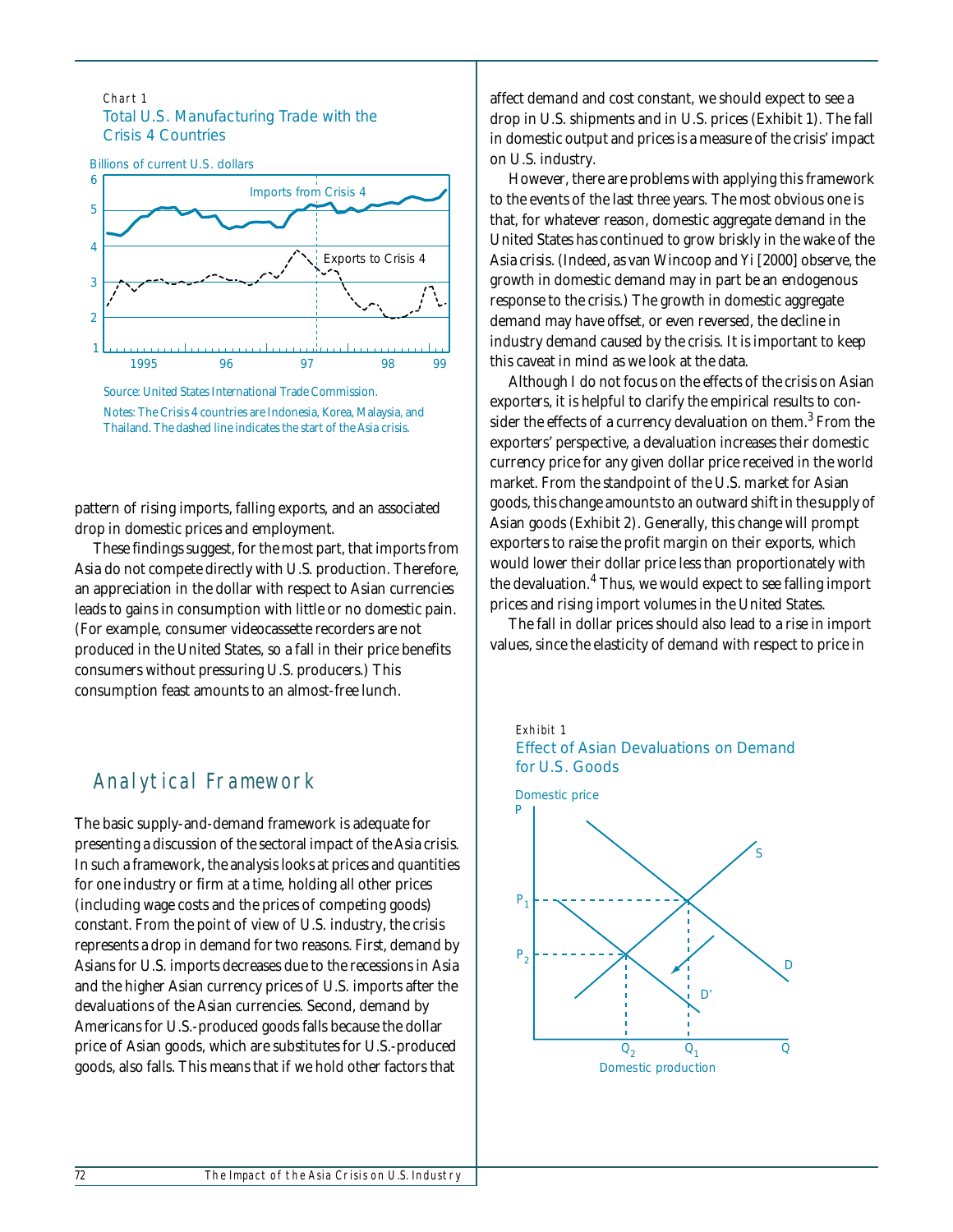Exhibit 2 Effect of Asian Devaluations on U.S. Imports



imperfectly competitive markets is greater than one: Exhibit 2 shows that a 1 percent drop in price will lead to a more than 1 percent increase in imports, and hence an increase in the dollar value of imports (price  $\times$  quantity). $^5$  Although a devaluation certainly will increase domestic currency revenues for Asian exporters, it may also directly increase their costs if the exporters import many of their inputs. This cost-increasing effect of a devaluation comes about because the local price of imported inputs will increase with the devaluation. Even in such a case—which might be relevant for sectors in which Asian export industries are based on the assembly of imported parts—the rise in cost will not outweigh the effects of the rise in demand, and Asian exporters will increase their shipments to the United States. Consequently, the dollar value of exports to the United States will rise.

The above analysis assumes that the elasticity of demand facing exporters is greater than one, which will be the case for individual firms. However, what is true for an individual firm need not be true for the market as a whole. If all exporting firms were to expand their output at the same time, total market demand might increase only slightly. In such a situation, firms would find themselves lowering prices at the same time as their competitors, so that each individual firm's gain in sales in the export market would be lower than it would be if it was the only firm cutting prices. If total market demand is inelastic, then the dollar value of exports will fall, as prices decrease proportionately more than the quantities sold increase.

In summary, this brief theoretical discussion suggests that U.S. import volumes from Asia should rise as dollar import

prices fall, with the dollar value of imports either rising (the most likely case) or falling (if total import demand is inelastic). It also suggests that U.S. production, U.S. output prices, and U.S. exports to Asia should fall.

# Data Construction and Definitions

The Asia crisis began in the summer of 1997 with the devaluation of the Thai baht, followed closely by currency collapses in Korea, Malaysia, and Indonesia. Although the timing across countries varied, for consistency of analysis I use August 1997 as the first month of the crisis. To evaluate the impact of the crisis on U.S. industries, I look at monthly data on manufacturing production and trade at the finest possible level of detail. An important limitation, however, is the absence of reliable U.S. data on the prices of imports and exports, particularly at the industry level.

For U.S. production, data on output and prices are available for the two-digit Standard Industrial Classification industries.

*The Asia crisis began in the summer of 1997 with the devaluation of the Thai baht, followed closely by currency collapses in Korea, Malaysia, and Indonesia.* 

I deflate production by the appropriate industry-level producer price index (PPI). Data on the value of imports and exports are available at a somewhat finer degree of detail.

A partial solution to the lack of reliable U.S. import and export price data is to look at export prices in the Crisis 4 countries. Korea, Malaysia, and Thailand have some sectoral data (Korea's are the most detailed), although no data at all are available for Indonesia. These prices are reported in the domestic currencies and are converted to dollars using the nominal exchange rate.

To construct real import and export data, I deflate nominal exports by the domestic PPI, which is a good approximation if exports do not differ much from goods sold domestically. I deflate imports from Korea, Malaysia, and Thailand by the most appropriate sectoral export price index from each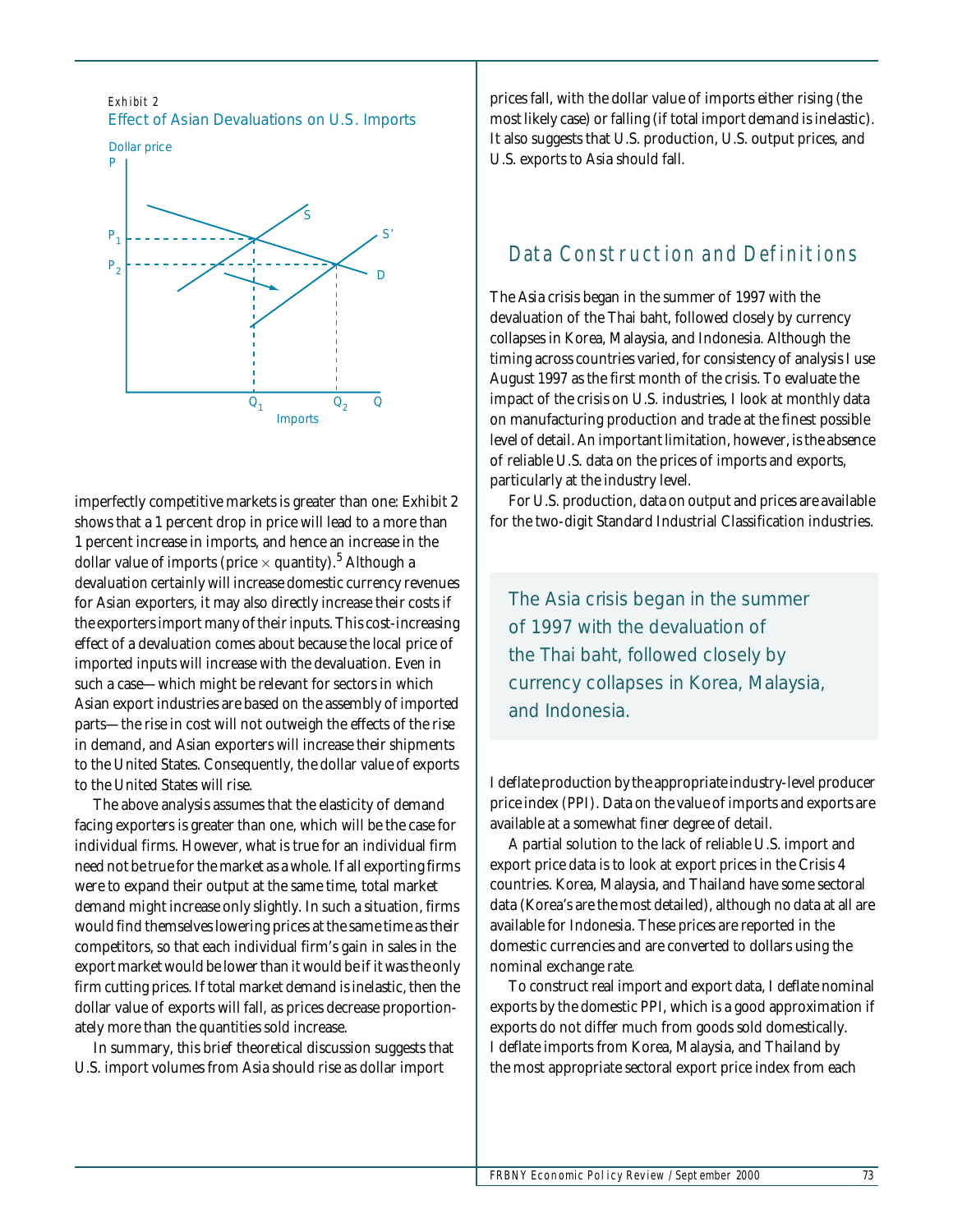country; for imports from Indonesia, I use an import-weighted average of prices from the other three countries.

All data series are seasonally adjusted. To smooth some of the noise left over even after removing seasonal factors, I use data that are a two-month moving average. That is, for each month, the value of the series in question is equal to an average of the current month's and the previous month's value.

### Prices

As expected, the fragmentary data that are available confirm that Crisis 4 export prices from Asia generally fell quickly after the currency devaluations. Chart 2 presents dollar export prices for selected Korean export industries plotted against the won exchange rate. In every sector, dollar prices fell when the won collapsed. What is striking about the Korean data is the

evidence that prices in many sectors had been falling even before the won collapsed. For example, prices of apparel and transport equipment began to drop shortly after the won started to depreciate in the summer of 1996. Malaysian dollar export prices also fell rapidly when that country's currency

*The decline in the prices of goods imported from Asia . . . did not have much impact on output prices in the United States.* 

collapsed (Chart 3). The evidence for Thailand is mixed: a small response of export prices to the baht devaluation occurred in the manufacturing (other than machinery) sector, and there was no response at all for machinery (Chart 4).

#### Chart 2 Korean Export Prices and the Nominal Exchange Rate Selected Industries



Source: Data Resource International, Asia.

Notes: Standard Industrial Classification codes: apparel, 23; electronics, 36; primary metals, 33; transport equipment, 37. The dashed lines indicate the start of the Asia crisis.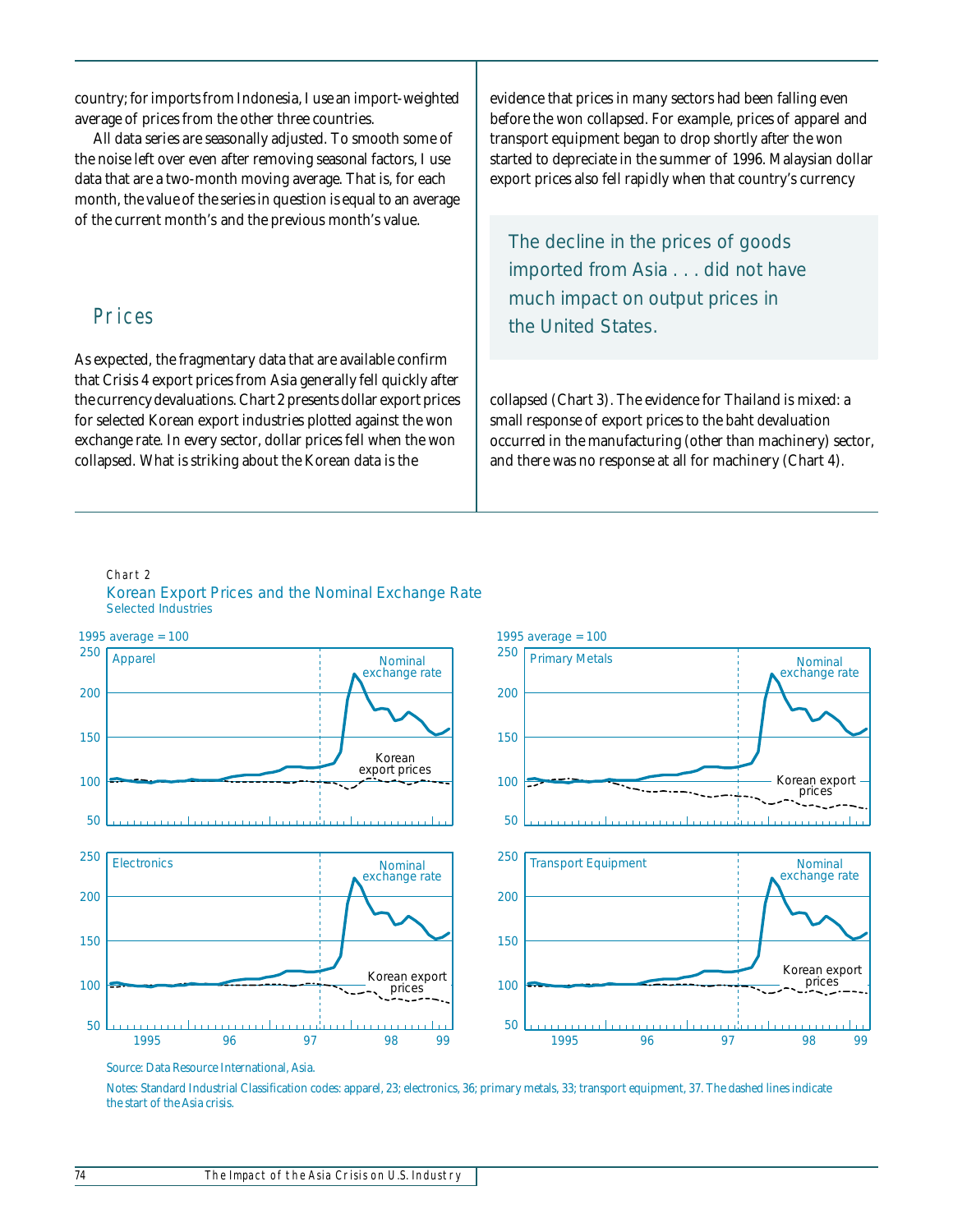#### Chart 3 Malaysian Export Prices and the Nominal Exchange Rate Selected Industries



Source: Data Resource International, Asia.

Notes: Standard Industrial Classification codes: textiles and apparel, 22, 23; primary metals, 33; various manufacturing, 29, 32, 38, 39; fabricated metals and machinery, 34-37. The dashed lines indicate the start of the Asia crisis.

#### Chart 4 Thai Export Prices and the Nominal Exchange Rate Selected Industries



Source: Data Resource International, Asia.

Notes: Standard Industrial Classification codes: manufactured goods, 22, 23, 26, 34; machinery, 35-37. The dashed lines indicate the start of the Asia crisis.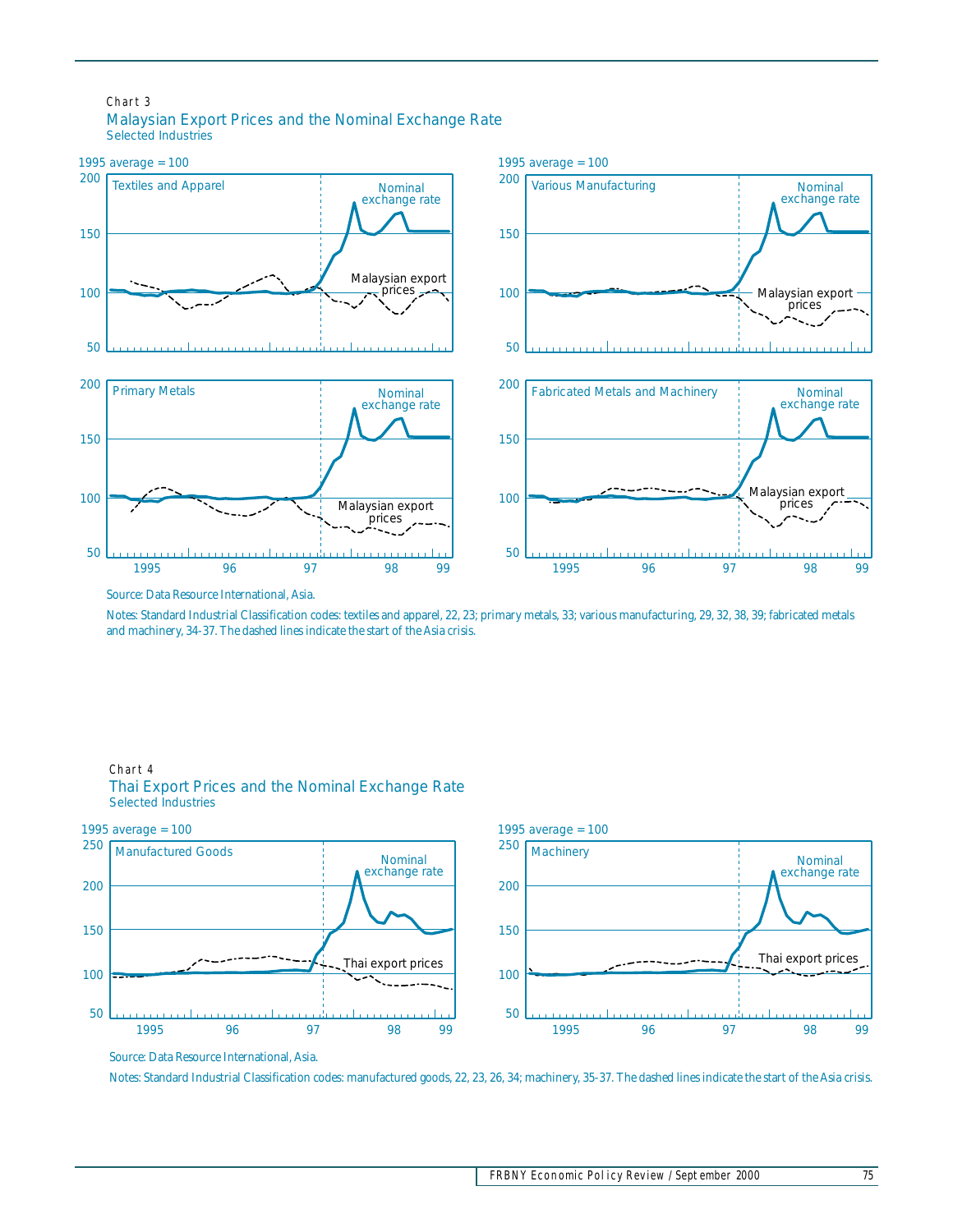The decline in the prices of goods imported from Asia, however, did not have much impact on output prices in the United States. Chart 5 shows the relative price of sectoral output for selected industries, where each industry's price is expressed relative to the consumer price index for the entire U.S. economy.<sup>6</sup> As illustrated by the downward trends in the chart, manufacturing prices have been falling relative to nonmanufacturing prices for many years. $^7$  The onset of the Asia crisis might have been expected to accelerate this trend, as falling prices for imports put pressure on U.S. manufacturers. In fact, this did not occur in most sectors. For example, the path of prices in the transport equipment sector was unchanged after August 1997. Even the electronics sector simply saw a continuation of the long-term (and steep) decline in relative prices.

The one major exception was the primary metals sector, where the collapse in steel prices clearly coincided with the onset of the crisis and can plausibly be linked to import

competition, as I will show. Two other sectors, not shown here, that saw price declines are food and paper. The share of imports from Asia in U.S. domestic consumption of these products was near zero, however, so it is clear that imports were not responsible for the price declines.<sup>8</sup> Nevertheless, the Asia crisis may have affected these prices less directly: the recession in Asia was accompanied by a drop in world commodity prices, which likely helps to explain the drop in domestic food and paper prices.

## Imports and Exports

In most cases, prices of imports into the United States fell after August 1997 without corresponding drops in U.S. domestic prices. Such a pattern should be associated with an increased



Chart 5 U.S. Domestic Relative Output Prices Selected Industries

Source: United States Department of Commerce.

Notes: Standard Industrial Classification codes: apparel, 23; electronics, 36; primary metals, 33; transport equipment, 37. The dashed lines indicate the start of the Asia crisis.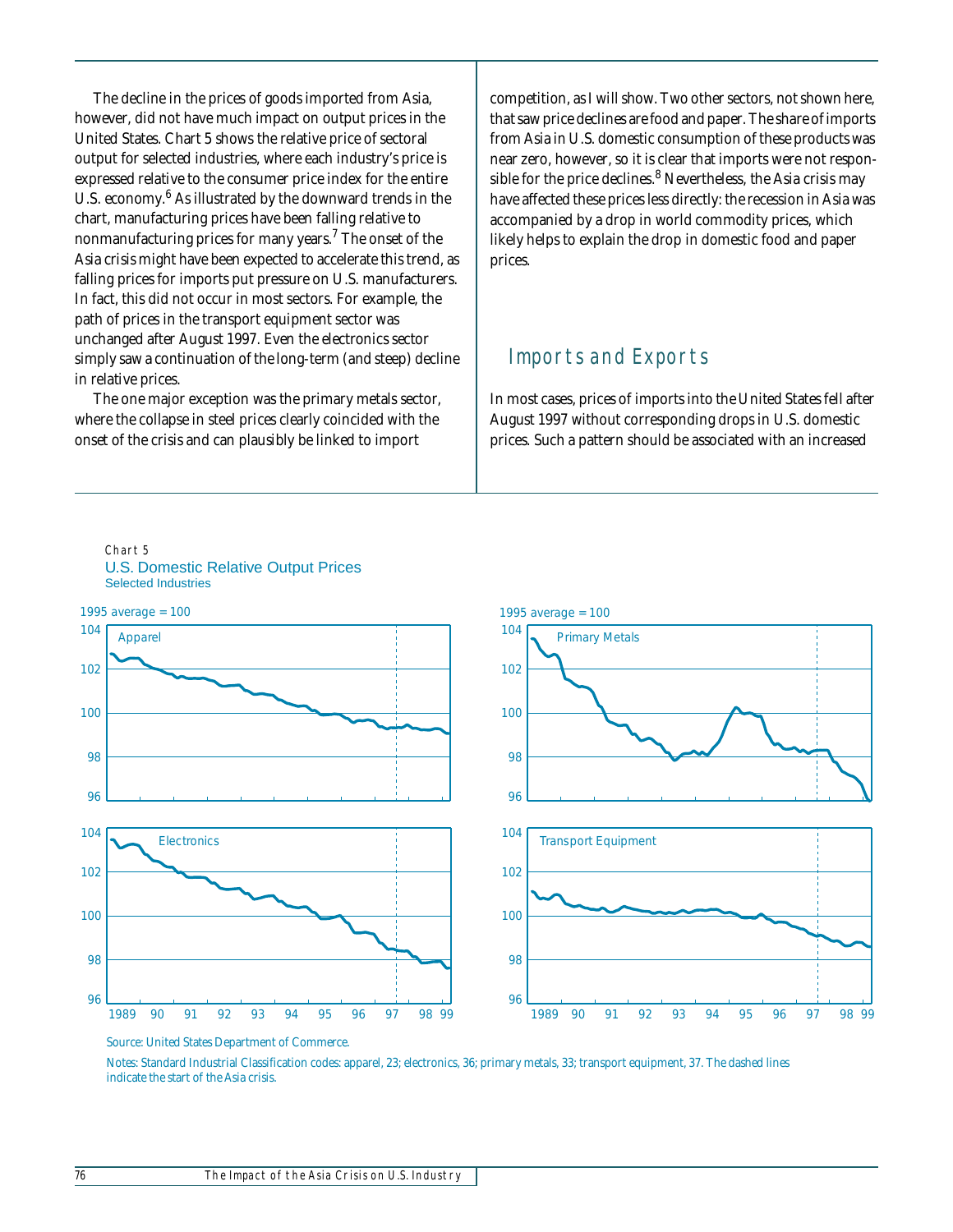share of imports in domestic consumption. At the same time, the devaluations and recessions in the Crisis 4 countries should trigger a drop in U.S. exports to those countries. Chart 6 shows imports and exports divided by domestic shipments for selected industries. (I scale by domestic shipments to give a sense of how important import competition is for each sector.) In three sectors—paper (not shown), primary metals (a sector that includes the steel industry), and nonelectrical machinery (not shown)—the pattern of rising imports and falling exports is very clear. The surge in imports is most dramatic in primary metals, but this surge underestimates the pressure that the sector was experiencing in the wake of the crisis since it does not include imports from the rest of the world, which were also rising at this time. The sharp drop in primary metals imports in late 1998 came in the wake of antidumping duties, which were imposed during the summer of 1998, along with strong political pressure from U.S. trade negotiators.

In the apparel sector, exports were near zero, so they could not fall much, but imports rose. A common pattern of sharply falling exports but no deviation from trend imports is evident in a number of sectors not shown here, including textiles, chemicals, fabricated metals, and precision instruments.

The most surprising pattern occurs in the electronics sector, where import values actually *fell* in the wake of the crisis. Twothirds of the decline is accounted for by a fall in the value of semiconductor imports, with the remainder attributed to a drop in household audio-video equipment. Certainly in the case of semiconductors, and most likely in the case of audiovideo equipment, these drops in import value reflect steep drops in prices: even though real imports most likely rose, the value of imports fell because prices fell more quickly than the quantities imported increased.

As the example of electronics trade illustrates, the absence of reliable, comprehensive import price data makes it difficult to

#### Chart 6 U.S. Trade with the Crisis 4 Countries as a Share of Domestic Output Selected Industries



Sources: United States International Trade Commission; United States Department of Commerce.

Notes: The Crisis 4 countries are Indonesia, Korea, Malaysia, and Thailand. The chart depicts total imports from and exports to the Crisis 4, divided by domestic shipments. Standard Industrial Classification codes: apparel, 23; electronics, 36; primary metals, 33; transport equipment, 37. The dashed lines indicate the start of the Asia crisis.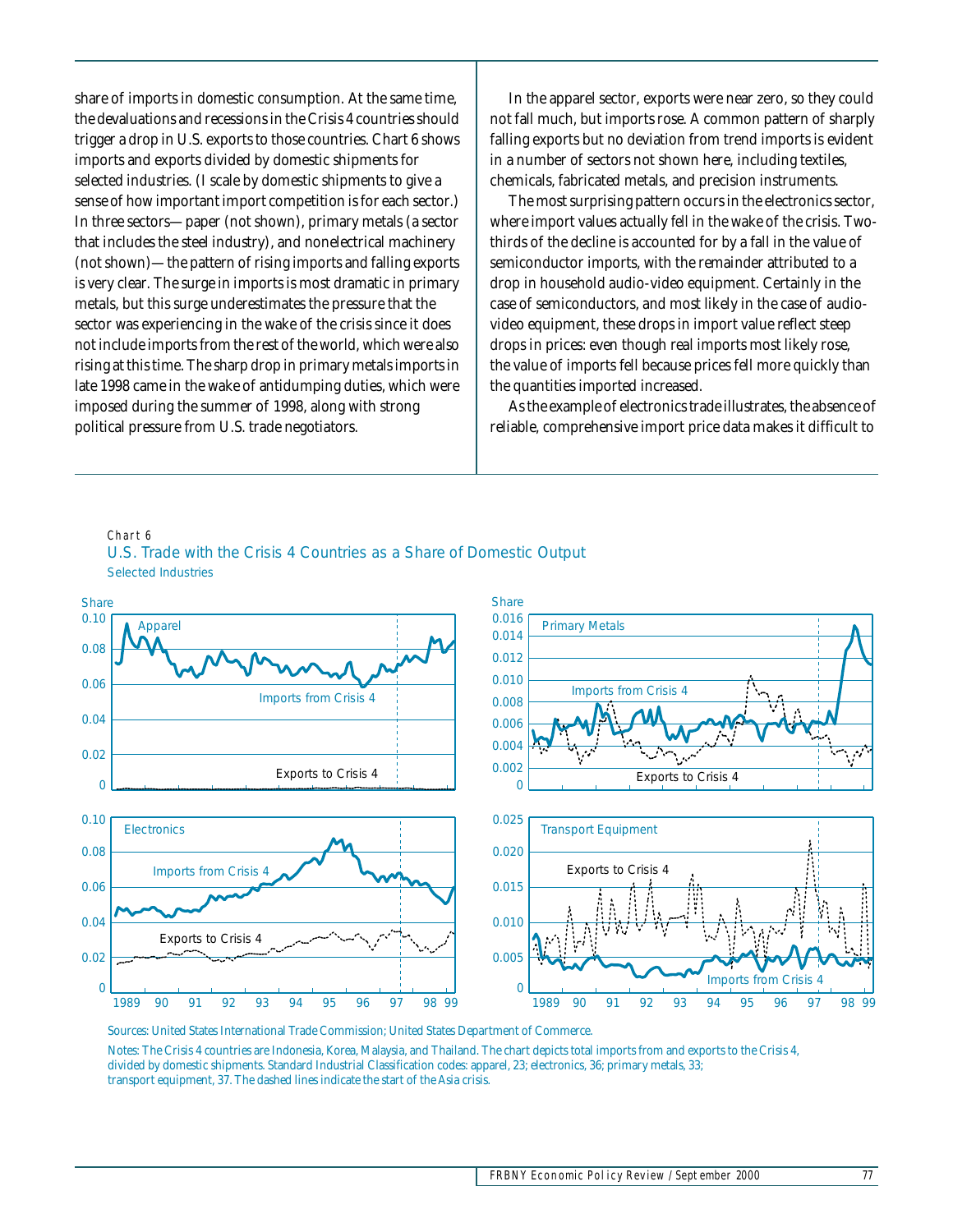#### Chart 7 Domestic Shipments and Exports to and Imports from the Crisis 4 Countries Selected Industries



Sources: United States International Trade Commission; United States Department of Commerce; Data Resource International, Asia. Notes: The Crisis 4 countries are Indonesia, Korea, Malaysia, and Thailand. Standard Industrial Classification codes: apparel, 23; electronics, 36; primary metals, 33; transport equipment, 37. The dashed lines indicate the start of the Asia crisis. Variables are scaled by 100 times the average value of the log real shipments in 1995.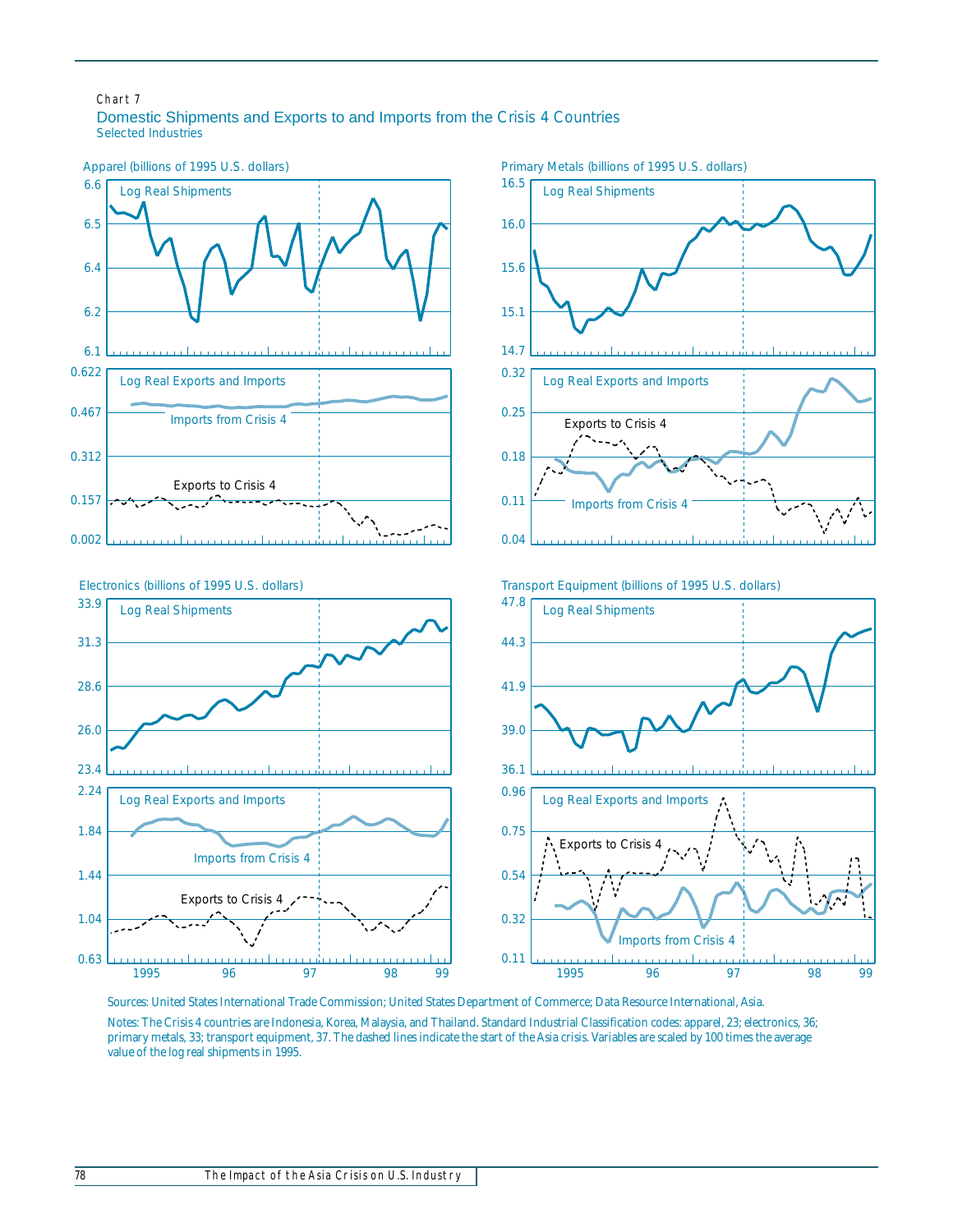interpret changes in import values. The fairly modest growth in import values may be obscuring large increases in real imports accompanied by falling prices. What is clear, though, is that the bulk of the trade response to the Asia crisis is accounted for by falling exports, rather than rising imports.

## Domestic Production

I now present a brief examination of the changes in domestic shipments. Chart 7 depicts real domestic shipments from 1995 through early 1999, along with real exports and real imports. These real trade data should be viewed skeptically because true price deflators are not available, as noted earlier.

In several sectors, there was a slowdown in shipments in 1998, and in some cases the timing of the slowdown coincided with changes in the Crisis 4 countries' imports and exports. Examples of this pattern in sectors not shown in Chart 7 are textiles, paper, and chemicals: in each industry, production slowed soon after exports to the Crisis 4 fell. The clearest example, however, is primary metals, where a drop in exports to the Crisis 4, a substantial import surge, and a falling of domestic prices and shipments all coincided in the first half of 1998.

In many other sectors, however, there was no discernible impact of the Asia crisis on shipments. Output growth in transport equipment showed continued strength through 1998 and into 1999. Among industries not shown in Chart 7, fabricated metals, nonelectrical machinery, electronics, and instruments all exhibited a similar pattern.<sup>9</sup> This pattern occurred despite the fact that Crisis 4 exports fell sharply in most of these sectors and real imports from the Crisis 4 countries held steady or grew.

# Conclusion

The impact of the Asia crisis on U.S. industries was small and localized. Only one sector, the steel industry, experienced falling prices and output in the wake of the crisis, and political action mitigated this impact within a few months. Although the Crisis 4 countries of Indonesia, Korea, Malaysia, and Thailand cut back on their purchases of U.S.-manufactured goods across the board starting in late summer 1997, the drop in foreign demand was offset by strong domestic demand as well as demand by noncrisis foreign countries in almost every sector.

Import volumes from the Crisis 4 expanded only modestly after the onset of the crisis, an outcome that is likely due in part to relatively inelastic U.S. demand for Crisis 4 exports. The increased supply drove prices down almost as much as it increased sales in most instances; in the case of semiconductors, prices fell so fast that the value of exports actually fell.

Two key points can be derived from this analysis. First, imports from developing Asia do not seem to compete directly with most U.S. manufacturing sectors. This phenomenon is evident from the modest impact that the currency devaluations of 1997 had on U.S. output prices and shipments, even as U.S. consumers benefited from less expensive imports. In this sense, the crisis was good news: consumers got lower prices and producers did not suffer. The only exception was the steel industry, which was directly hit by the crisis. Second, U.S. export markets in developing Asia are still so small that even a collapse in demand there does not have a large effect on total demand for U.S.-manufactured goods.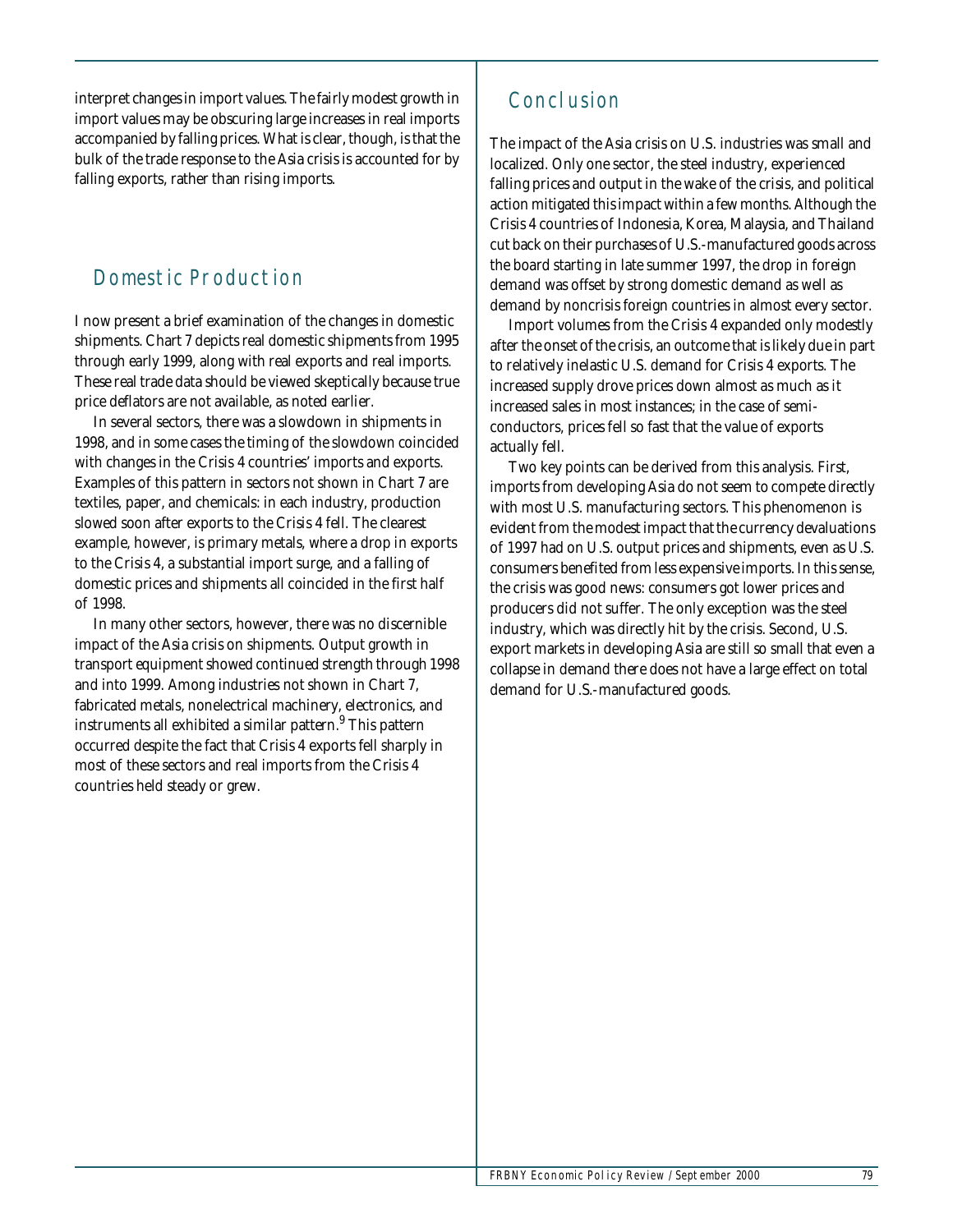# Endnotes

1. These effects are discussed extensively in van Wincoop and Yi (2000). The small impact should not have come as a complete surprise. In 1996, exports to the four Asian countries affected by the crisis accounted for only 0.6 percent of U.S. GNP, while imports from these countries represented 0.8 percent of GDP. Even if exports had fallen by half and imports had doubled, the effect on U.S. GDP would have been a slowing of growth by only 1 percentage point.

2. As a share of total U.S. imports, the imports from the Crisis 4 hardly grew at all, while the share of total U.S. exports to the Crisis 4 declined from almost 8 percent when the crisis hit to slightly more than 4 percent by mid-1998.

3. Throughout this article, "devaluation" refers to a devaluation of Asian currencies with respect to the dollar: an increase in the Asian currency price of one U.S. dollar or, equivalently, a fall in the dollar price of an Asian currency.

4. For the simple analytics of exchange rate pass-through, see Marston (1990). This result holds if marginal costs are constant.

5. Throughout this article, "elasticity" refers to the magnitude of the change in demand for a good with respect to a change in the price of the good.

6. The relative price compares the output price of a sector with the overall price level. This is the relevant comparison, since we want to know how each sector is doing compared with the economy as a whole. Conceptually, it would be better to express industry prices relative to the GDP deflator, but the GDP deflator is not available monthly. Changes in the CPI, which *are* available monthly, are extremely highly correlated with changes in the GDP deflator.

7. Charts 5-7 focus on only four industries: apparel, electronics, primary metals, and transport equipment. These sectors are representative of the behavior of other sectors, as shown in a longer version of this study available from the author.

8. A similar pattern of falling prices and domestic output starting in late summer 1997 is visible in the oil sector, where the share of imports from East Asia is zero.

9. The drop in output of the transport equipment sector in mid-1998 was due to a strike at General Motors.